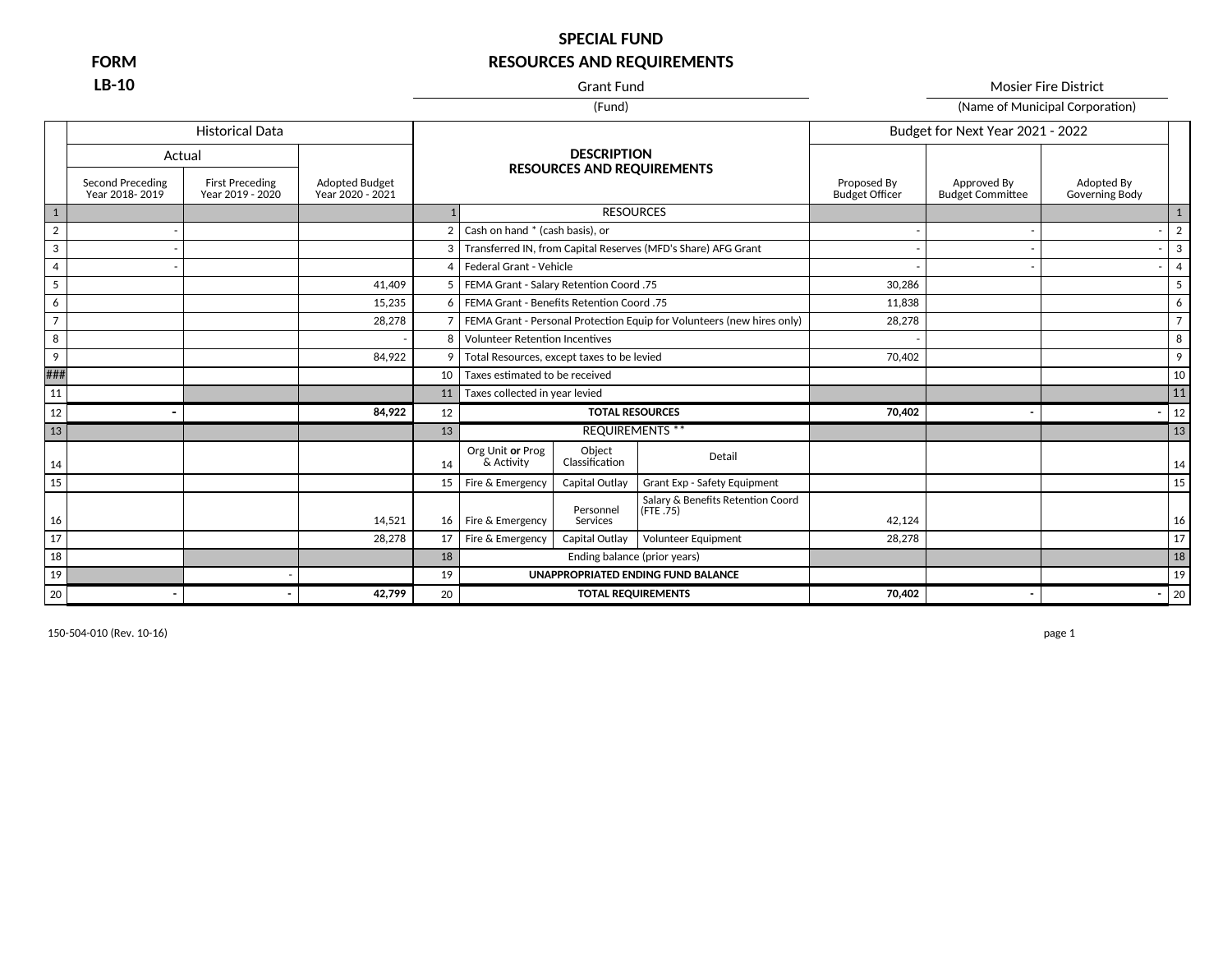**LB-10** Union Pacific - Dry Hydrant Fund Mosier Fire District Mosier Fire District

(Fund) (Fund) (Name of Municipal Corporation)

|                 |                                    | <b>Historical Data</b>                     |                                    |                |                                 |                          |                                         |                                      | Budget for Next Year 2021 - 2022       |                              |                |
|-----------------|------------------------------------|--------------------------------------------|------------------------------------|----------------|---------------------------------|--------------------------|-----------------------------------------|--------------------------------------|----------------------------------------|------------------------------|----------------|
|                 | Actual                             |                                            |                                    |                |                                 | <b>DESCRIPTION</b>       | <b>RESOURCES AND REQUIREMENTS</b>       |                                      |                                        |                              |                |
|                 | Second Preceding<br>Year 2018-2019 | <b>First Preceding</b><br>Year 2019 - 2020 | Adopted Budget<br>Year 2020 - 2021 |                |                                 |                          |                                         | Proposed By<br><b>Budget Officer</b> | Approved By<br><b>Budget Committee</b> | Adopted By<br>Governing Body |                |
| $1\,$           |                                    |                                            |                                    | $\mathbf{1}$   |                                 |                          | <b>RESOURCES</b>                        |                                      |                                        |                              | 1              |
| $\overline{2}$  |                                    | 350,000                                    | 280,000                            | $\overline{2}$ | Cash on hand * (cash basis), or |                          |                                         | 180,000.00                           |                                        |                              | $\overline{2}$ |
| 3               |                                    |                                            |                                    | 3              | Interest                        |                          |                                         |                                      |                                        |                              | 3              |
| $\overline{4}$  |                                    | 350,000                                    | 280,000                            | 4              | <b>Total Resources</b>          |                          |                                         | 180,000.00                           |                                        |                              | $\overline{4}$ |
| $5\phantom{.0}$ |                                    |                                            |                                    | 5              |                                 |                          |                                         |                                      |                                        |                              | 5              |
| 6               |                                    | 350,000                                    | 280,000                            | 6              |                                 |                          | <b>TOTAL RESOURCES</b>                  | 180,000.00                           | ٠                                      |                              | 6              |
| $\overline{7}$  |                                    |                                            |                                    | $\overline{7}$ |                                 |                          | <b>REQUIREMENTS **</b>                  |                                      |                                        |                              | $\overline{7}$ |
| 8               |                                    |                                            |                                    | 8              | Org Unit or Prog<br>& Activity  | Object<br>Classification | Detail                                  |                                      | ٠.                                     |                              | 8              |
| 9               |                                    | 70,000                                     | 100,000                            | 9              | Pump / Water<br>Handling        | Capital Outlay           | Portable Pump and Hauling               |                                      |                                        |                              |                |
| $10\,$          |                                    |                                            |                                    | 10             |                                 |                          |                                         |                                      |                                        |                              |                |
| 11              |                                    |                                            |                                    | 11             |                                 |                          |                                         |                                      |                                        |                              |                |
| 12              |                                    |                                            |                                    | 12             |                                 |                          |                                         |                                      |                                        |                              |                |
| 13              |                                    |                                            |                                    | 13             |                                 |                          |                                         |                                      |                                        |                              | 9              |
| 14              |                                    |                                            |                                    | 14             | Ending balance (prior years)    |                          |                                         |                                      |                                        |                              | 10             |
| 15              |                                    |                                            | 180,000                            | 15             |                                 |                          | <b>RESERVED FOR FUTURE EXPENDITURES</b> | 180,000.00                           |                                        |                              | 11             |
| 16              |                                    | 350,000                                    | 280,000                            | 16             |                                 |                          | <b>TOTAL REQUIREMENTS</b>               | 180,000                              |                                        |                              | 12             |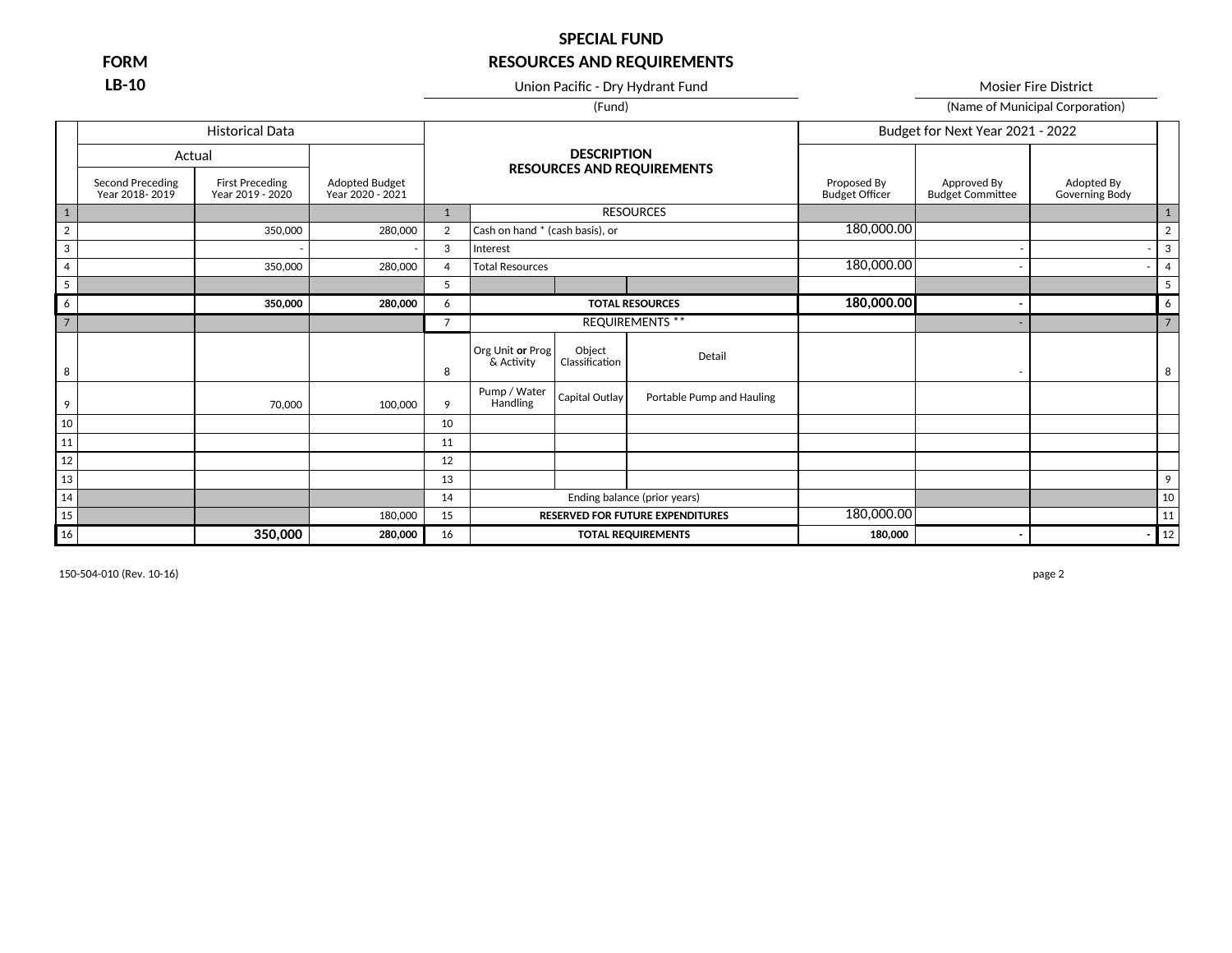### **SPECIAL FUND**

## **FORM RESOURCES AND REQUIREMENTS**

**LB-10** Union Pacific - Equipment/Derailment Reimb Fund Mosier Fire District

(Fund) (Name of Municipal Corporation)

### Historical Data Budget for Next Year 2021 - 2022 Actual 1 1 RESOURCES 1 2 2 58,752 2 Cash on hand \* (cash basis), or 21,252 2 2  $\frac{1}{2}$ 3 - 3 Interest (calculated on Cap Reserve as part of total) 3 4 58,752 4 Total Resources 21,252 4 5 5 5 6 **- 58,752** 6 **TOTAL RESOURCES 21,252 - -** 6 7 7 REQUIREMENTS \*\* 7 8 | 8 Detail 8  $2,500$  Pub Education  $\overline{\phantom{a}}$  Pub Education  $\overline{\phantom{a}}$ 9 35,000 9 Equipment Fire Equipment 21,252 9 10 10 Ending balance (prior years) 10 11 21,252 11 **RESERVED FOR FUTURE EXPENDITURES** 0.00 0 11 11 12 **58,752** 12 **TOTAL REQUIREMENTS 21,252 - -** 12 **DESCRIPTION RESOURCES AND REQUIREMENTS** Adopted Budget Year 2020 - 2021 Proposed By<br>Budget Officer Approved By<br>Budget Committee Adopted By Governing Body Second Preceding Year 2018- 2019 First Preceding Year 2019 - 2020 Org Unit **or** Prog & Activity Object<br>Classification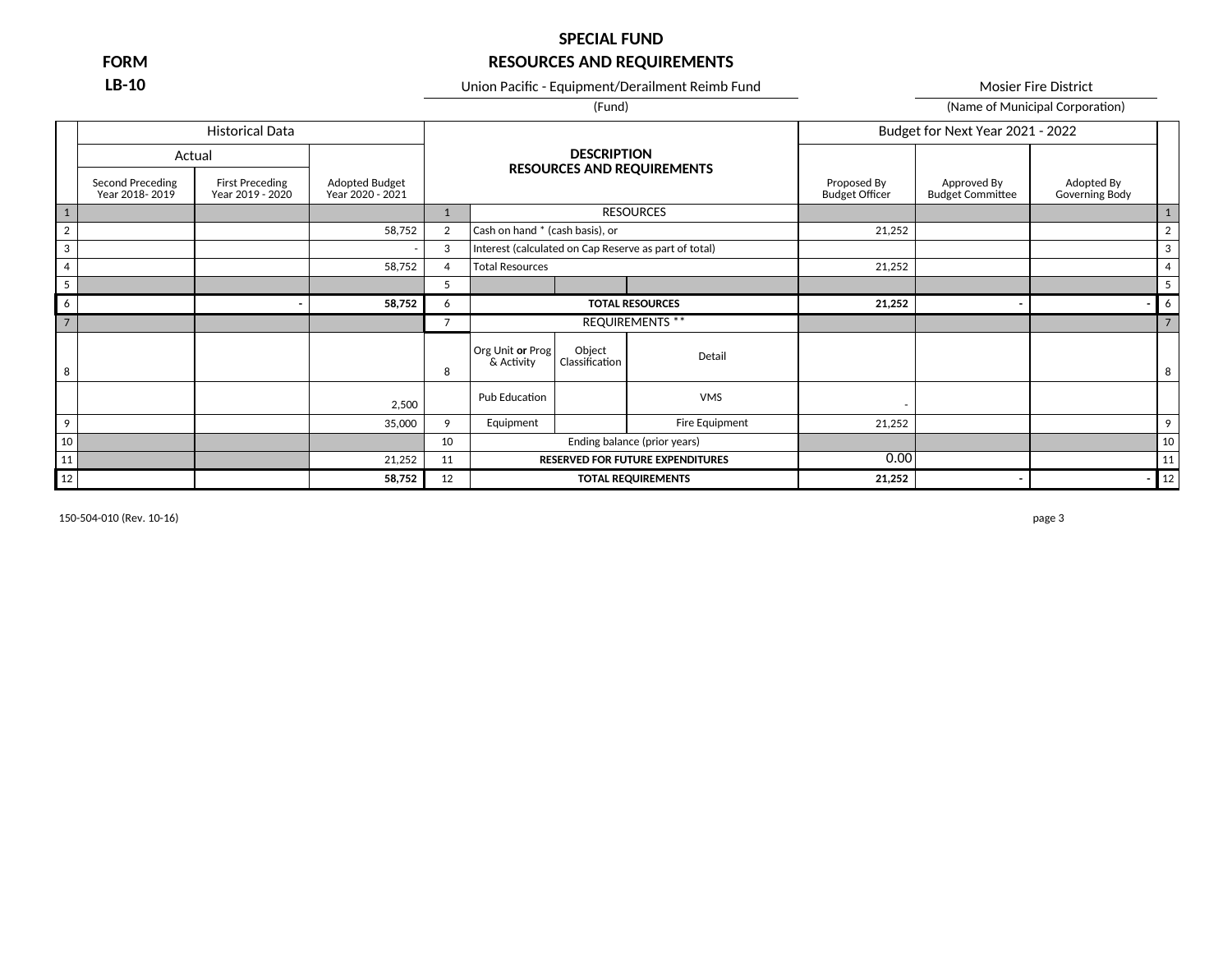**LB-10** Union Pacific - Joint Use Facility Fund Mosier Fire District

(Fund) (Fund) (Name of Municipal Corporation)

|                |                                      | <b>Historical Data</b>              |                                    |                |                                 |                          |                                         |                                      | Budget for Next Year 2021 - 2022       |                              |                |
|----------------|--------------------------------------|-------------------------------------|------------------------------------|----------------|---------------------------------|--------------------------|-----------------------------------------|--------------------------------------|----------------------------------------|------------------------------|----------------|
|                |                                      | Actual                              |                                    |                |                                 | <b>DESCRIPTION</b>       | <b>RESOURCES AND REQUIREMENTS</b>       |                                      |                                        |                              |                |
|                | Second Preceding<br>Year 2018 - 2019 | First Preceding<br>Year 2019 - 2020 | Adopted Budget<br>Year 2020 - 2021 |                |                                 |                          |                                         | Proposed By<br><b>Budget Officer</b> | Approved By<br><b>Budget Committee</b> | Adopted By<br>Governing Body |                |
|                |                                      |                                     |                                    |                |                                 |                          | <b>RESOURCES</b>                        |                                      |                                        |                              |                |
| $\overline{2}$ |                                      |                                     | 510,293                            | $\overline{2}$ | Cash on hand * (cash basis), or |                          |                                         | 527,242                              |                                        |                              | $\overline{2}$ |
| 3              |                                      |                                     | 16,949                             | 3              | Interest                        |                          |                                         |                                      |                                        |                              | 3              |
| $\overline{4}$ |                                      |                                     | 527,242                            | $\overline{4}$ | <b>Total Resources</b>          |                          |                                         | 527,242                              | $\overline{\phantom{0}}$               |                              | $\overline{4}$ |
|                |                                      |                                     |                                    | 5              |                                 |                          |                                         |                                      |                                        |                              | 5              |
| 6              |                                      |                                     | 527,242                            | 6              |                                 |                          | <b>TOTAL RESOURCES</b>                  | 527,242                              | $\overline{\phantom{a}}$               |                              | 6              |
| $\overline{7}$ |                                      |                                     |                                    | 7              |                                 |                          | <b>REQUIREMENTS **</b>                  |                                      |                                        |                              |                |
|                |                                      |                                     |                                    |                | Org Unit or Prog<br>& Activity  | Object<br>Classification | Detail                                  |                                      |                                        |                              |                |
| 8              |                                      |                                     |                                    | 8              |                                 |                          |                                         |                                      |                                        |                              | 8              |
| 9              |                                      |                                     |                                    | 9              |                                 |                          |                                         |                                      |                                        |                              | 9              |
| 10             |                                      |                                     |                                    | 10             |                                 |                          | Ending balance (prior years)            |                                      |                                        |                              | 10             |
| 11             |                                      |                                     | 527,242                            | 11             |                                 |                          | <b>RESERVED FOR FUTURE EXPENDITURES</b> | 527,242                              | $\overline{\phantom{a}}$               | $\overline{\phantom{a}}$     | 11             |
| 12             |                                      |                                     | 527,242                            | 12             |                                 |                          | <b>TOTAL REQUIREMENTS</b>               | 527,242                              | $\overline{\phantom{a}}$               | $\overline{\phantom{a}}$     | 12             |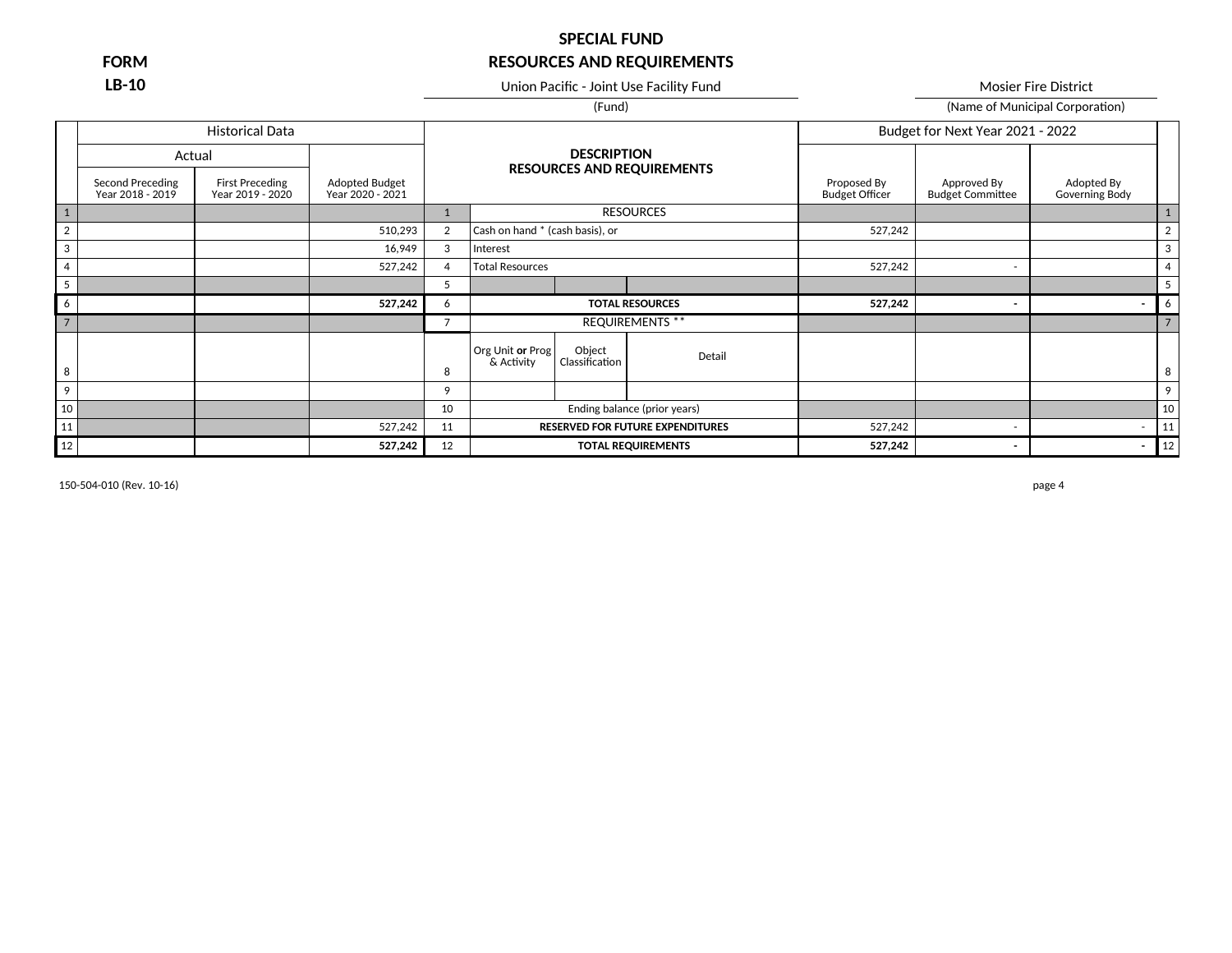**LB-10** Giswold Bequest Fund Giswold Bequest Fund Mosier Fire District

(Fund) (Fund) (Name of Municipal Corporation)

|                |                                             | <b>Historical Data</b>                     |                                    |                |                                 |                          |                                         |                                      | Budget for Next Year 2021 - 2022       |                                     |                |
|----------------|---------------------------------------------|--------------------------------------------|------------------------------------|----------------|---------------------------------|--------------------------|-----------------------------------------|--------------------------------------|----------------------------------------|-------------------------------------|----------------|
|                | Actual                                      |                                            |                                    |                |                                 | <b>DESCRIPTION</b>       |                                         |                                      |                                        |                                     |                |
|                | <b>Second Preceding</b><br>Year 2018 - 2019 | <b>First Preceding</b><br>Year 2019 - 2020 | Adopted Budget<br>Year 2020 - 2021 |                |                                 |                          | <b>RESOURCES AND REQUIREMENTS</b>       | Proposed By<br><b>Budget Officer</b> | Approved By<br><b>Budget Committee</b> | Adopted By<br><b>Governing Body</b> |                |
| $1\,$          |                                             |                                            |                                    |                |                                 |                          | <b>RESOURCES</b>                        |                                      |                                        |                                     |                |
| $\overline{2}$ |                                             |                                            | 10,002                             | 2              | Cash on hand * (cash basis), or |                          |                                         | 9,002                                |                                        |                                     | $\overline{2}$ |
| 3              |                                             |                                            |                                    | 3              | Interest                        |                          |                                         |                                      |                                        |                                     | 3              |
| $\overline{4}$ |                                             |                                            | 10,002                             | $\overline{a}$ | <b>Total Resources</b>          |                          |                                         | 9,002                                | $\overline{\phantom{a}}$               |                                     |                |
| 5              |                                             |                                            |                                    | 5              |                                 |                          |                                         |                                      |                                        |                                     |                |
| 6              |                                             |                                            | 10,002                             | 6              |                                 |                          | <b>TOTAL RESOURCES</b>                  | 9,002                                | ۰                                      |                                     | 6              |
| $\overline{7}$ |                                             |                                            |                                    | $\overline{7}$ |                                 |                          | <b>REQUIREMENTS **</b>                  |                                      |                                        |                                     |                |
|                |                                             |                                            |                                    |                | Org Unit or Prog<br>& Activity  | Object<br>Classification | Detail                                  |                                      |                                        |                                     |                |
| 8              |                                             |                                            |                                    | 8              |                                 |                          |                                         |                                      |                                        |                                     | 8              |
| 9              |                                             |                                            | 1,000                              | 9              | Grant                           |                          | <b>Volunteer Grant</b>                  | 2,000                                |                                        |                                     | 9              |
| 10             |                                             |                                            |                                    | 10             |                                 |                          | Ending balance (prior years)            |                                      |                                        |                                     | 10             |
| 11             |                                             |                                            | 9,002                              | 11             |                                 |                          | <b>RESERVED FOR FUTURE EXPENDITURES</b> | 7,000                                |                                        |                                     | 11             |
| 12             |                                             |                                            | 10,002                             | 12             |                                 |                          | <b>TOTAL REQUIREMENTS</b>               | 9,002                                |                                        |                                     | 12             |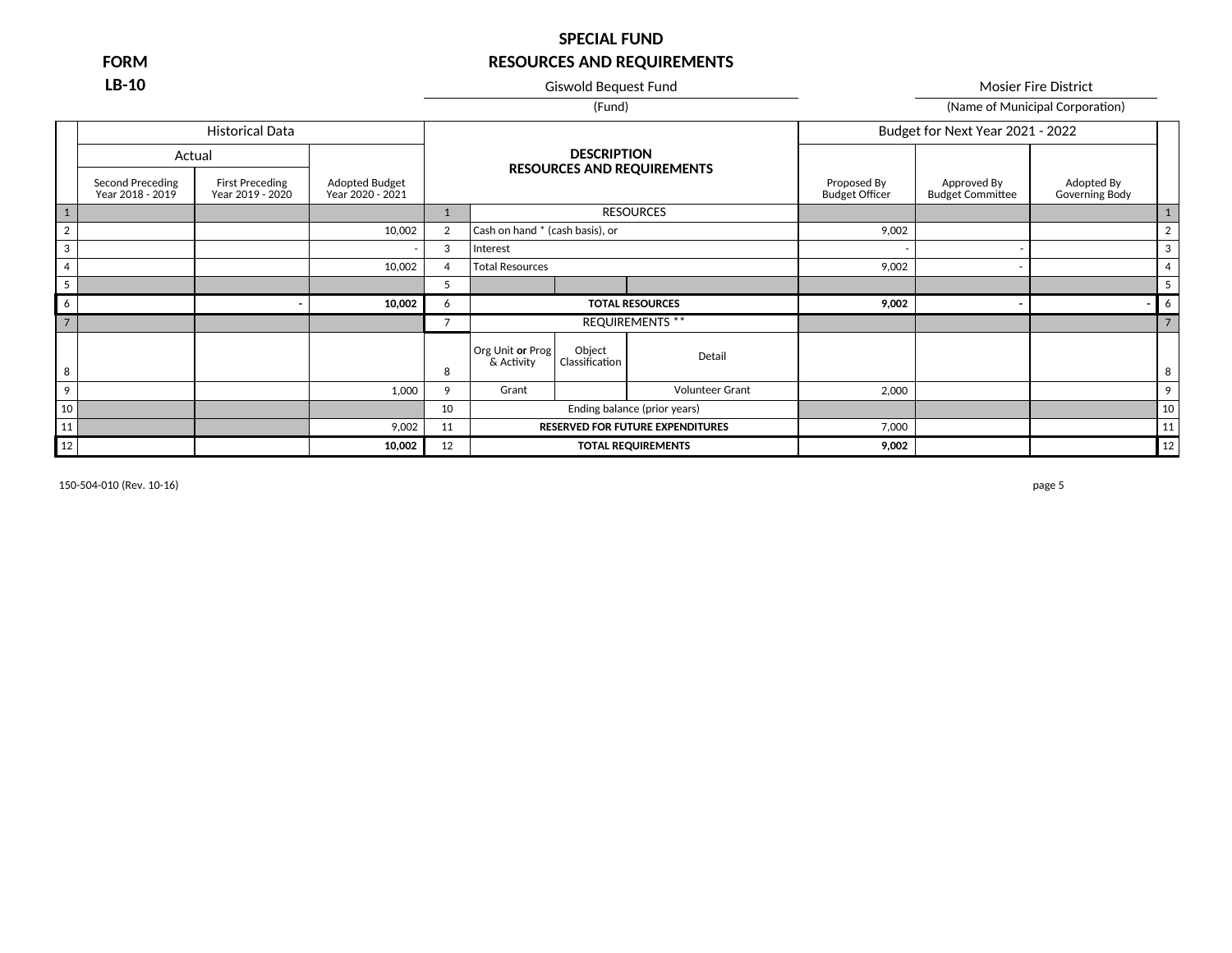**FORM** 

\_\_\_10-05\_on (date) \_06/28/2010\_for the following specified purpose:

Capital Purchases - Fire and Emergency Equipment Mosier Fire District November 2012 12:00 Capital Reserve Fund

## **LB-11 RESERVE FUND** Year this reserve fund will be reviewed to be continued or abolished. This fund is authorized and established by resolution / ordinance number **RESOURCES AND REQUIREMENTS** Date can not be more than 10 years after establishment.

Review Year: 2022

### Capital Reserve Fund

(Fund) (Name of Municipal Corporation)

|                 |                                             | <b>Historical Data</b>                     |                                           |                |                                            |                                                                       |                                   |                                      | Budget for Next Year 2021 - 2022       |                              |
|-----------------|---------------------------------------------|--------------------------------------------|-------------------------------------------|----------------|--------------------------------------------|-----------------------------------------------------------------------|-----------------------------------|--------------------------------------|----------------------------------------|------------------------------|
|                 | Actual                                      |                                            |                                           |                |                                            | <b>DESCRIPTION</b>                                                    |                                   |                                      |                                        |                              |
|                 | <b>Second Preceding</b><br>Year 2018 - 2019 | <b>First Preceding</b><br>Year 2019 - 2020 | <b>Adopted Budget</b><br>Year 2020 - 2021 |                |                                            |                                                                       | <b>RESOURCES AND REQUIREMENTS</b> | Proposed By<br><b>Budget Officer</b> | Approved By<br><b>Budget Committee</b> | Adopted By<br>Governing Body |
| $\mathbf{1}$    |                                             |                                            |                                           | $\mathbf{1}$   |                                            |                                                                       | <b>RESOURCES</b>                  |                                      |                                        |                              |
| $\overline{2}$  | 357,035                                     | 337,729                                    | 318,423                                   | $\overline{2}$ | Cash on hand * (cash basis), or            |                                                                       |                                   | 272,187                              |                                        |                              |
| 3               | 7,930                                       | 7,930                                      | 6,000                                     | 3              |                                            | Interest (includes UP Dry Hydrant, and UP Equipment balances in calc) |                                   |                                      |                                        |                              |
| $\overline{4}$  |                                             |                                            |                                           | 4              |                                            | <b>Transferred IN, from General Fund</b>                              |                                   |                                      |                                        |                              |
| $\overline{5}$  | 364,965                                     | 345,659                                    | 324,423                                   | 5              | Total Resources, except taxes to be levied |                                                                       |                                   | 272,187                              |                                        |                              |
| 6               |                                             |                                            |                                           | 6              |                                            |                                                                       |                                   |                                      |                                        |                              |
| $\overline{7}$  | 364,965                                     | 345,659                                    | 324,423                                   | $\overline{7}$ |                                            |                                                                       | <b>TOTAL RESOURCES</b>            | 272,187                              |                                        |                              |
| 8               |                                             |                                            |                                           | 8              |                                            |                                                                       | <b>REQUIREMENTS **</b>            |                                      |                                        |                              |
| 9               |                                             |                                            |                                           | 9              | Org. Unit or<br>Prog. & Activity           | Obiect<br>Classification                                              | <b>Detail</b>                     |                                      |                                        |                              |
| 10              |                                             |                                            | 25,000                                    | 10             | Fire & Emergency Capital Outlay            |                                                                       | Life Pak                          |                                      |                                        |                              |
| 11              |                                             |                                            |                                           | 11             | Fire & Emergency                           | Transfer                                                              | <b>Transfer to Grant Fund</b>     |                                      |                                        |                              |
| 12              | 27,236                                      | 27,236                                     | 27,236                                    | 12             | Fire & Emergency                           | Debt Service                                                          | Loan Payment                      | 27,236                               |                                        |                              |
| $\overline{13}$ | 337,729                                     | 318,423                                    | 272,187                                   | 13             | Reserved for Future Expenditures           |                                                                       |                                   |                                      |                                        |                              |
| 14              |                                             |                                            |                                           | 14             | Ending balance (prior years)               |                                                                       |                                   |                                      |                                        |                              |
| 15              |                                             |                                            |                                           | 15             |                                            | UNAPPROPRIATED ENDING FUND BALANCE                                    |                                   |                                      |                                        |                              |
| 16              | 364,965                                     | 345,659                                    | 324,423                                   | 16             |                                            |                                                                       | <b>TOTAL REQUIREMENTS</b>         | 244,951<br>272,187                   | -                                      |                              |

- page 5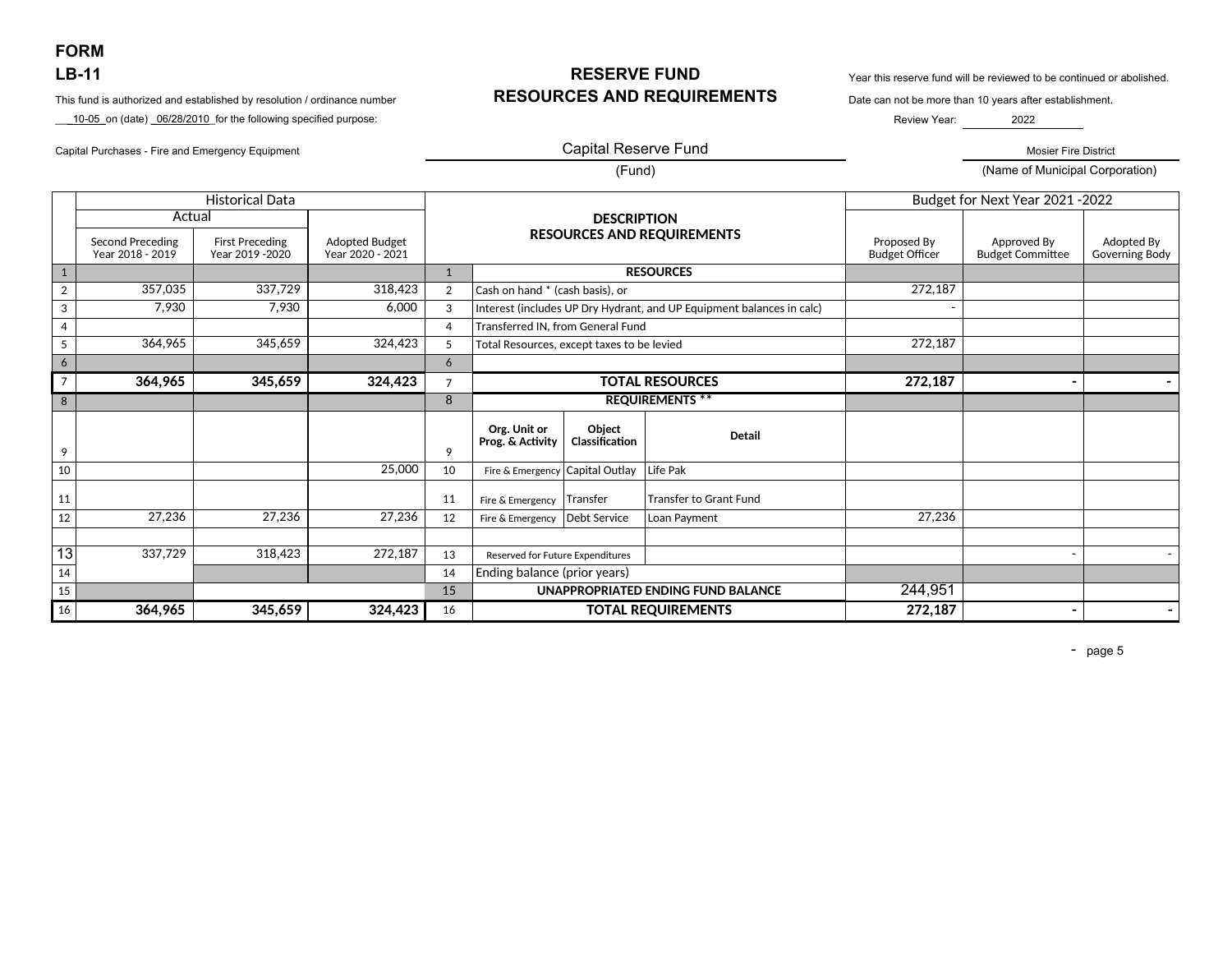**FORM**

# **LB-20 RESOURCES**

## **General Fund**

(Fund) **Mosier Fire District**

(Name of Municipal Corporation)

|                 | <b>Historical Data</b> |                                            |                                                 |    |                                                  |                                      | Budget for Next Year 2021 - 2022       |                              |
|-----------------|------------------------|--------------------------------------------|-------------------------------------------------|----|--------------------------------------------------|--------------------------------------|----------------------------------------|------------------------------|
|                 | Actual                 |                                            |                                                 |    |                                                  |                                      |                                        |                              |
|                 | Year 2018 - 2019       | <b>First Preceding</b><br>Year 2019 - 2020 | Adopted Budget<br>This Year<br>Year 2020 - 2021 |    | <b>RESOURCE DESCRIPTION</b>                      | Proposed By<br><b>Budget Officer</b> | Approved By<br><b>Budget Committee</b> | Adopted By<br>Governing Body |
|                 |                        |                                            |                                                 |    |                                                  |                                      |                                        |                              |
|                 | 77,940                 | 77,940                                     | 43,942                                          |    | Available cash on hand* (cash basis) or          | 200,000                              |                                        |                              |
| $\overline{2}$  |                        |                                            | 8,000                                           |    | Previously levied taxes estimated to be received | 5,000                                |                                        |                              |
| 3               | $2\overline{4}$        | $2\overline{4}$                            | $\overline{\phantom{0}}$                        | 3  | Interest                                         |                                      |                                        |                              |
| 4               |                        |                                            |                                                 |    | <b>OTHER RESOURCES</b>                           |                                      |                                        |                              |
| 5               |                        |                                            |                                                 | 5  |                                                  |                                      |                                        |                              |
| 6               | 500                    | 500                                        | 500                                             | 6  | Non-Tax Revenue                                  | 500                                  |                                        |                              |
|                 | 78,464                 | 78,464                                     | 52,442                                          |    | Total resources, except taxes to be levied       | 205,500                              |                                        |                              |
| 8               | 200,182                | 200,182                                    | 215,000                                         | 8  | Taxes estimated to be received                   | 215,000                              |                                        |                              |
| 9               |                        |                                            |                                                 | 9  | Taxes collected in year levied                   |                                      |                                        |                              |
| 10 <sup>1</sup> | 357,110                | 357,110                                    | 267,442                                         | 10 | <b>TOTAL RESOURCES</b>                           | 420,500                              |                                        |                              |

Page 7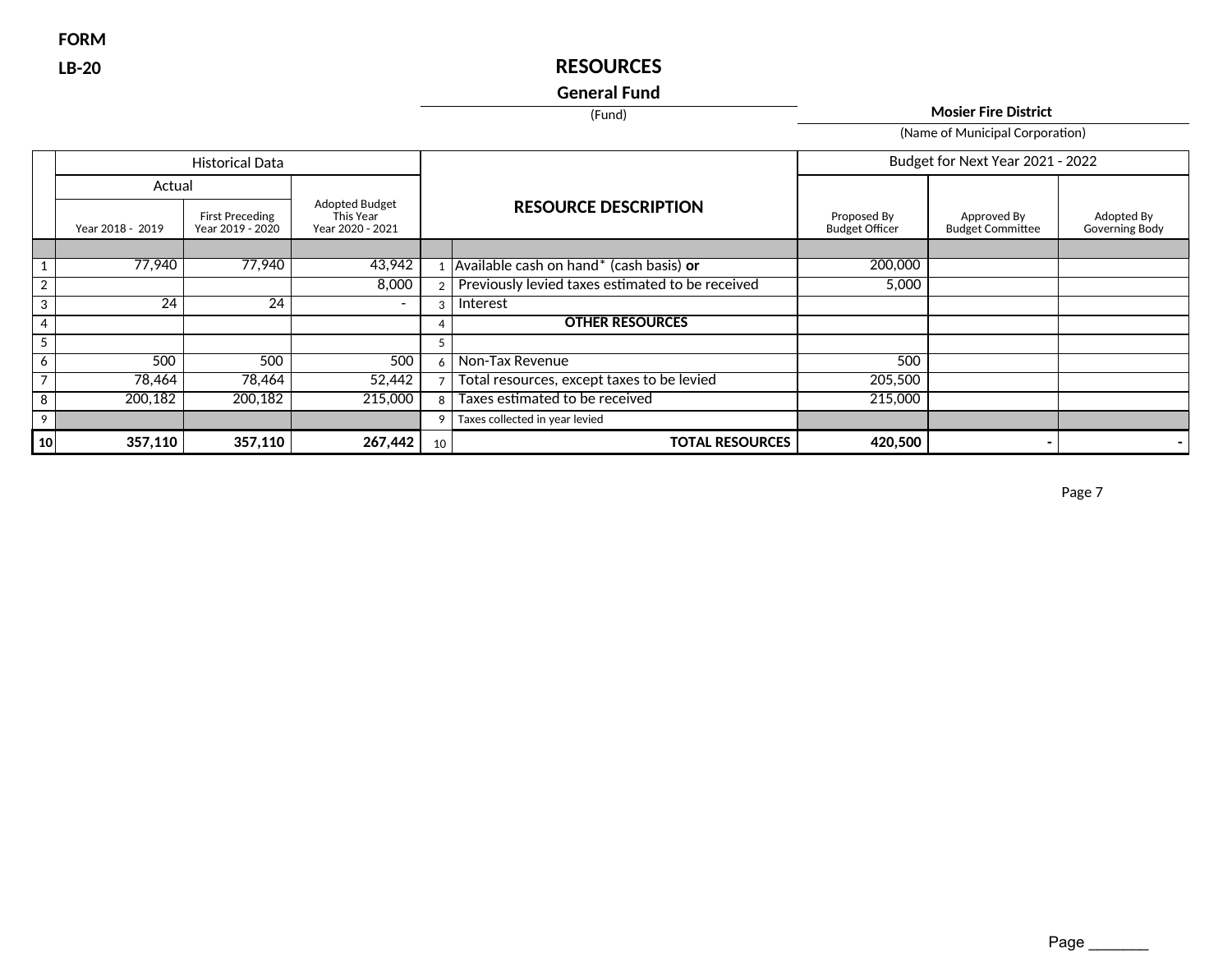## **REQUIREMENTS SUMMARY**

### **ALLOCATED** TO AN ORGANIZATIONAL UNIT OR PROGRAM & ACTIVITY

**LB-30** General Fund General Fund Mosier Fire District

(name of fund)

|                 | <b>Historical Data</b>          |                        |             |                          |                                                       |                                |                         |                |                 |
|-----------------|---------------------------------|------------------------|-------------|--------------------------|-------------------------------------------------------|--------------------------------|-------------------------|----------------|-----------------|
|                 | Actual<br><b>Adopted Budget</b> |                        |             | <b>REQUIREMENTS FOR:</b> |                                                       | Budget For Next Year 2021-2022 |                         |                |                 |
|                 | <b>Second Preceding</b>         | <b>First Preceding</b> | This Year   |                          | (MFD Fire and Emergency Services)                     | Proposed By                    | Approved By             | Adopted By     |                 |
|                 | Year 2018 - 2019                | Year 2019 - 2020       | 2020-2021   |                          |                                                       | <b>Budget Officer</b>          | <b>Budget Committee</b> | Governing Body |                 |
| $\mathbf{1}$    |                                 |                        |             | $\mathbf{1}$             | <b>PERSONNEL SERVICES</b>                             |                                |                         |                | $\mathbf{1}$    |
| $\overline{2}$  | 62,588                          | 58.140                 | 63,400      | $\overline{2}$           | Fire Chief (Salary, Social Security & Medicare)       | 67,031.00                      |                         |                | $\overline{2}$  |
| 3               | 7,800                           | $\Omega$               | $\mathbf 0$ | 3                        | Bookkeeper (Salary, Social Security & Medicare)       | $\mathbf 0$                    | $\mathbf 0$             | $\mathbf 0$    | $\overline{4}$  |
| $\overline{4}$  | 3.100                           | $\Omega$               | $\mathbf 0$ | $\overline{4}$           | Clerk/Recorder (Salary, Social Security & Medicare)   | $\overline{0}$                 | $\Omega$                | $\mathbf 0$    | 3               |
| $\overline{5}$  | $\mathbf 0$                     | $\Omega$               | $\mathbf 0$ | 5                        | Training Officer (Salary, Social Security & Medicare) | $\Omega$                       | $\mathbf 0$             | $\mathbf 0$    | $5\overline{)}$ |
| 6               | 72                              | 72                     | 72          | 6                        | Payroll Direct Deposit Fees                           | $\overline{72}$                |                         |                | 6               |
| $\overline{7}$  | 19,200                          | 18.053                 | 19,200      | $\overline{7}$           | Health Insurance Benefits (Health, life AD&D)         | 19,200.00                      |                         |                | $\overline{7}$  |
| 8               | 2610                            | 2,850                  | 5,590       | 8                        | Vacation Accrued Capped at 200 hours                  | 5,590.00                       |                         |                | 8               |
| 9               | 3800                            | $\mathbf 0$            | $\mathbf 0$ | 9                        | <b>Sick Accrued</b>                                   | O                              | $\mathbf 0$             | $\Omega$       | 9               |
| 10              | 5,600                           | 12,151                 | 9,123       | 10                       | <b>PERS Retirement Benefits</b>                       | 9,123.00                       |                         |                | 10              |
| 11              | 671                             | 1,347                  | 671         | 11                       | Unemployment Insurance                                | 3970                           |                         |                | 11              |
| 12              | 36                              | 24                     | 36          | 12                       | Oregon Worker's Benefit Fund                          | 30                             |                         |                | 12              |
| 13              | 105,477                         | 92,637                 | 98.092      | 13                       | <b>TOTAL PERSONNEL SERVICES</b>                       | 105,016.00                     | $\mathbf 0$             | $\mathbf{o}$   | 13              |
| 14              | 1.00                            | 1.0                    | 1.0         | 14                       | Total Full-Time Equivalent (FTE)                      | 1                              | $1.0$                   | $1.0\,$        | 14              |
| 15              |                                 |                        |             | 15                       | MATERIALS AND SERVICES                                |                                |                         |                | 15              |
| 16              | 1,224                           | 1,486                  | 2,500       | 16                       | Electricity                                           | 3,000                          |                         |                | 16              |
| 17              | 2,965                           | 2,964                  | 4,752       | 17                       | Propane                                               | 3,500                          |                         |                | 17              |
| 18              | 4,915                           | 6,613                  | $\mathbf 0$ | 18                       | Vehicle Fuel                                          | $\overline{0}$                 |                         |                | 18              |
| 19              | 1.178                           | 1.436                  | 2.000       | 19                       | Cell Phones                                           | 2,500                          |                         |                | 19              |
| $\overline{20}$ | 1,405                           | 1,781                  | 2,000       | 20                       | <b>Legal Fees</b>                                     | 2.000                          |                         |                | $\overline{20}$ |
| 21              | 3.942                           | 4.785                  | 7,500       | 21                       | <b>Contracted Services</b>                            | 7,500                          |                         |                | 21              |
| 22              | 1.151                           | 1.152                  | $\Omega$    | 22                       | New Station Development                               | $\overline{0}$                 |                         |                | 22              |
| 23              | 6.750                           | 6.750                  | 7,000       | 23                       | Audit                                                 | 7,000                          |                         |                | $\overline{23}$ |
| 24              | 11,879                          | 12,463                 | 15,000      | 24                       | Fire Response Vehicles (Repairs & Fuel)               | 17,500                         |                         |                | $\overline{24}$ |
| $\overline{25}$ | 4,882                           | 4,883                  | 6,000       | 25                       | Other Equipment                                       | 7.000                          |                         |                | $\overline{25}$ |
| 26              | 3,912                           | 3,936                  | 5,000       | 26                       | <b>Buildings</b>                                      | 5,000                          |                         |                | 26              |
| $\overline{27}$ | $\mathbf 0$                     | $\mathbf 0$            | 2,000       | 27                       | <b>Biomed Maintenance</b>                             | 1.000                          |                         |                | $\overline{27}$ |
| $\overline{28}$ | 6,869                           | 6,965                  | 7,000       | 28                       | Vehicle Insurance                                     | 10,000                         |                         |                | $\overline{28}$ |
| 29              | 2,315                           | 2,315                  | 4,000       | 29                       | <b>Property Liability Insurance</b>                   | 2,000                          |                         |                | $\overline{29}$ |
| 30              | 6,901                           | 9,302                  | 8,300       | 30                       | Workers Comp (credit balance being applied)           | 8,000                          |                         |                | 30              |
| 31              | $\mathbf 0$                     | $\mathbf 0$            | $\mathbf 0$ | 31                       | Group Life/Life Flight                                | $\overline{0}$                 |                         |                | 31              |
| 32              | 768                             | 1,388                  | 4,000       | 32                       | Office                                                | 4,000                          |                         |                | 32              |
| 33              | 3,500                           | 126                    | 3,600       | 33                       | Chief Training                                        | 3,600                          |                         |                | 33              |
| 34              | 2,027                           | 2,526                  | 3,600       | 34                       | <b>Volunteer Training</b>                             | 3,600                          |                         |                | $\overline{34}$ |
| 35              | 2,195                           | 755                    | 3,600       | 35                       | <b>Training Travel</b>                                | 3,600                          |                         |                | 35              |
| 36              | 6,736                           | 467                    | 3,600       | 36                       | Tuition & Instruction                                 | 3,600                          |                         |                | 36              |
| $\overline{37}$ | 3,177                           | 1,854                  | 2,100       | 37                       | <b>Credentialing Costs</b>                            | 2,000                          |                         |                | 37              |
| 38              | 60                              | 503                    | 1,300       | 38                       | Volunteer Health & Wellness                           | 1,500                          |                         |                | 38              |
| 39              | 343                             | 369                    | 1,000       | 39                       | Volunteer Discretionary                               | 1,000                          |                         |                | 39              |
| 40              | $\mathbf 0$                     | $\mathbf 0$            | $\mathbf 0$ | 40                       | Contributions (Paid by MFD)                           | $\overline{0}$                 |                         |                | 40              |
| 41              | 2,667                           | 3,019                  | 2,000       | 41                       | Dues, Fees & Subscriptions                            | 2,000                          |                         |                | 41              |

**FORM**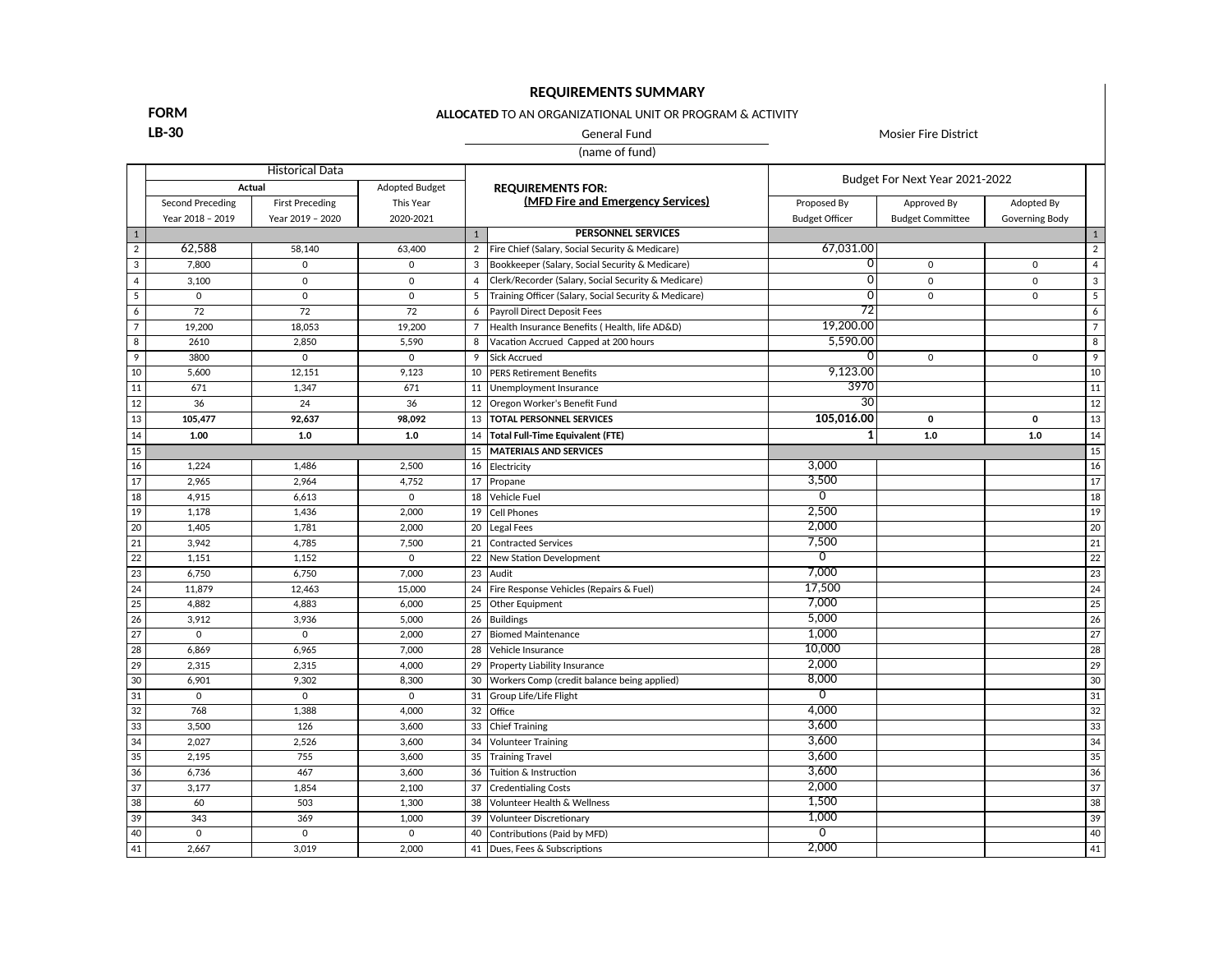| 42 | 780     |          | 500     |    | 42 Board Training                                 | 500     |   |   | 42 |
|----|---------|----------|---------|----|---------------------------------------------------|---------|---|---|----|
| 43 |         |          | 500     |    | 43 Board Contracted Services                      | 500     |   |   | 43 |
| 44 |         |          |         |    | 44 Election                                       | 500     |   |   | 44 |
| 45 | 40      | 141      | 200     |    | 45 Bank Service Charges                           | 200     |   |   | 45 |
| 46 | 859     | 1,252    | 2,500   |    | 46 Advertising/Public Education                   | 2,000   |   |   | 46 |
| 47 | 5.329   | 8.565    | 5,000   |    | 47   Fire Supplies                                | 5,000   |   |   | 47 |
| 48 | 2.334   | 2,720    | 5,000   |    | 48   EMS Supplies                                 | 5,000   |   |   | 48 |
| 49 | 759     | 1.700    | 5,000   |    | 49   PPE Purchase & Replacement                   | 6.000   |   |   | 49 |
| 50 | 3.267   | 3.269    | 5,000   |    | 50 Communication Equipment Purchase & Replacement | 3.000   |   |   | 50 |
| 51 | 95,129  | 95,482   | 121,552 | 51 | <b>TOTAL MATERIALS AND SERVICES</b>               | 119.500 | υ |   | 51 |
| 52 |         |          |         |    | 52 CAPITAL OUTLAY                                 |         |   |   | 52 |
| 53 |         |          |         | 53 |                                                   |         |   |   | 53 |
| 54 | O       | $\Omega$ |         | 54 | <b>TOTAL CAPITAL OUTLAY</b>                       |         | 0 | 0 | 54 |
| 55 | 200,569 | 200,606  | 219,644 | 55 | <b>ORGANIZATIONAL UNIT / ACTIVITY TOTAL</b>       | 224,516 |   |   | 55 |